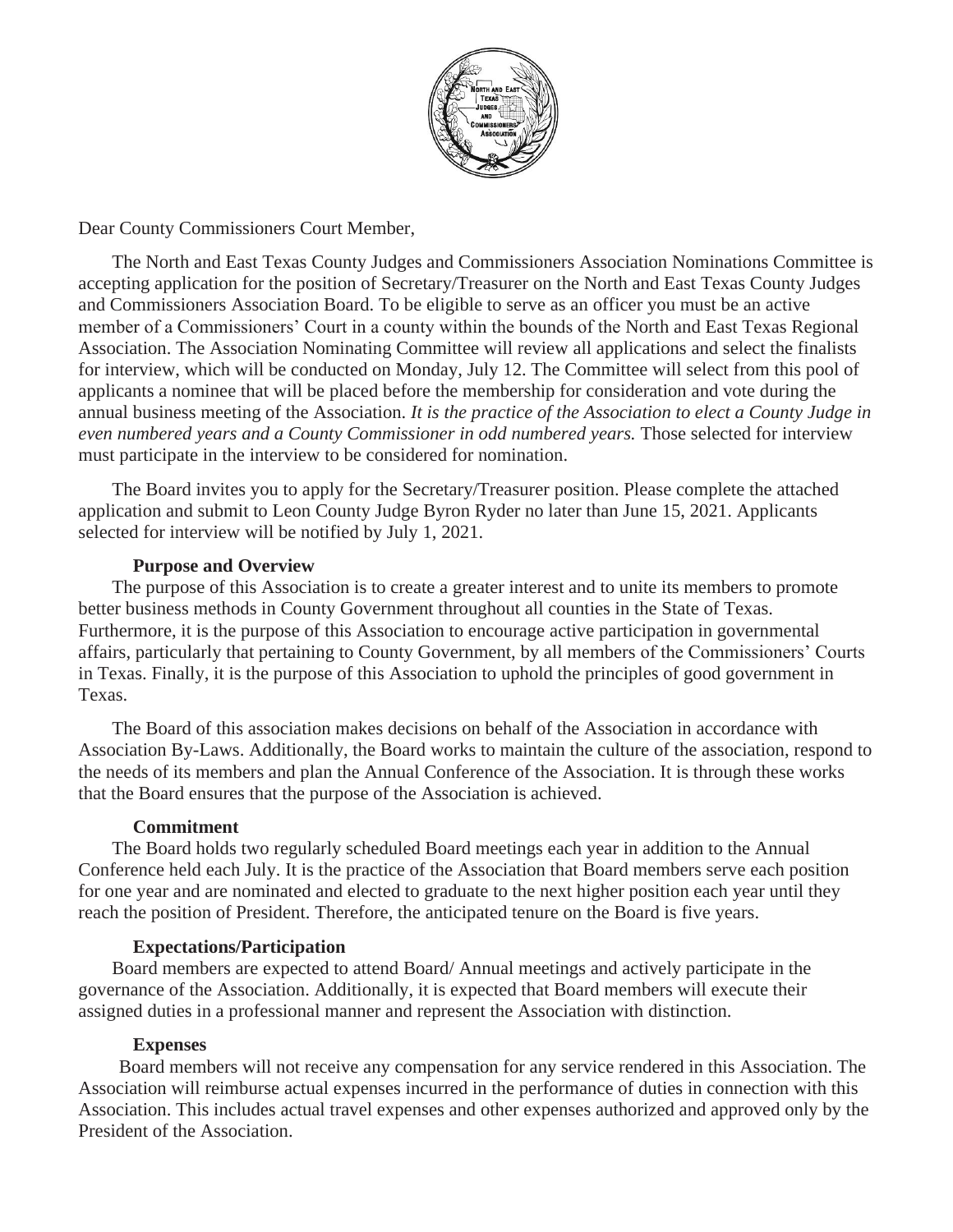# **North and East Texas County Judges and Commissioner Association Board of Directors Application**

**Personal Information**

| Name                                                                                                |                               |                                                                                                |
|-----------------------------------------------------------------------------------------------------|-------------------------------|------------------------------------------------------------------------------------------------|
| <b>Current Position</b>                                                                             | County                        |                                                                                                |
| <b>Office Address</b>                                                                               |                               |                                                                                                |
| City                                                                                                |                               | Zip                                                                                            |
| <b>Office Phone</b>                                                                                 | <b>Cell Phone</b>             |                                                                                                |
| <b>Email Address</b>                                                                                |                               |                                                                                                |
|                                                                                                     | <b>Occupation Information</b> |                                                                                                |
| <b>Years in Current Position</b>                                                                    |                               | <b>Total Years in County Government</b>                                                        |
| Other Positions Held in County Government                                                           |                               |                                                                                                |
| chaired, etc.).                                                                                     |                               | List any leadership roles you have assumed in your county (include offices held, committees    |
| (including committee work).                                                                         |                               | List any leadership roles you have assumed in your county officials' professional associations |
| List and briefly describe any accomplishments, skills, and awards that you consider<br>significant. | <b>Goals and Achievement</b>  |                                                                                                |

**\_\_\_\_\_\_\_\_\_\_\_\_\_\_\_\_\_\_\_\_\_\_\_\_\_\_\_\_\_\_\_\_\_\_\_\_\_\_\_\_\_\_\_\_\_\_\_\_\_\_\_\_\_\_\_\_\_\_\_\_\_\_\_\_\_\_\_\_\_\_\_\_\_\_**

**\_\_\_\_\_\_\_\_\_\_\_\_\_\_\_\_\_\_\_\_\_\_\_\_\_\_\_\_\_\_\_\_\_\_\_\_\_\_\_\_\_\_\_\_\_\_\_\_\_\_\_\_\_\_\_\_\_\_\_\_\_\_\_\_\_\_\_\_\_\_\_\_\_\_**